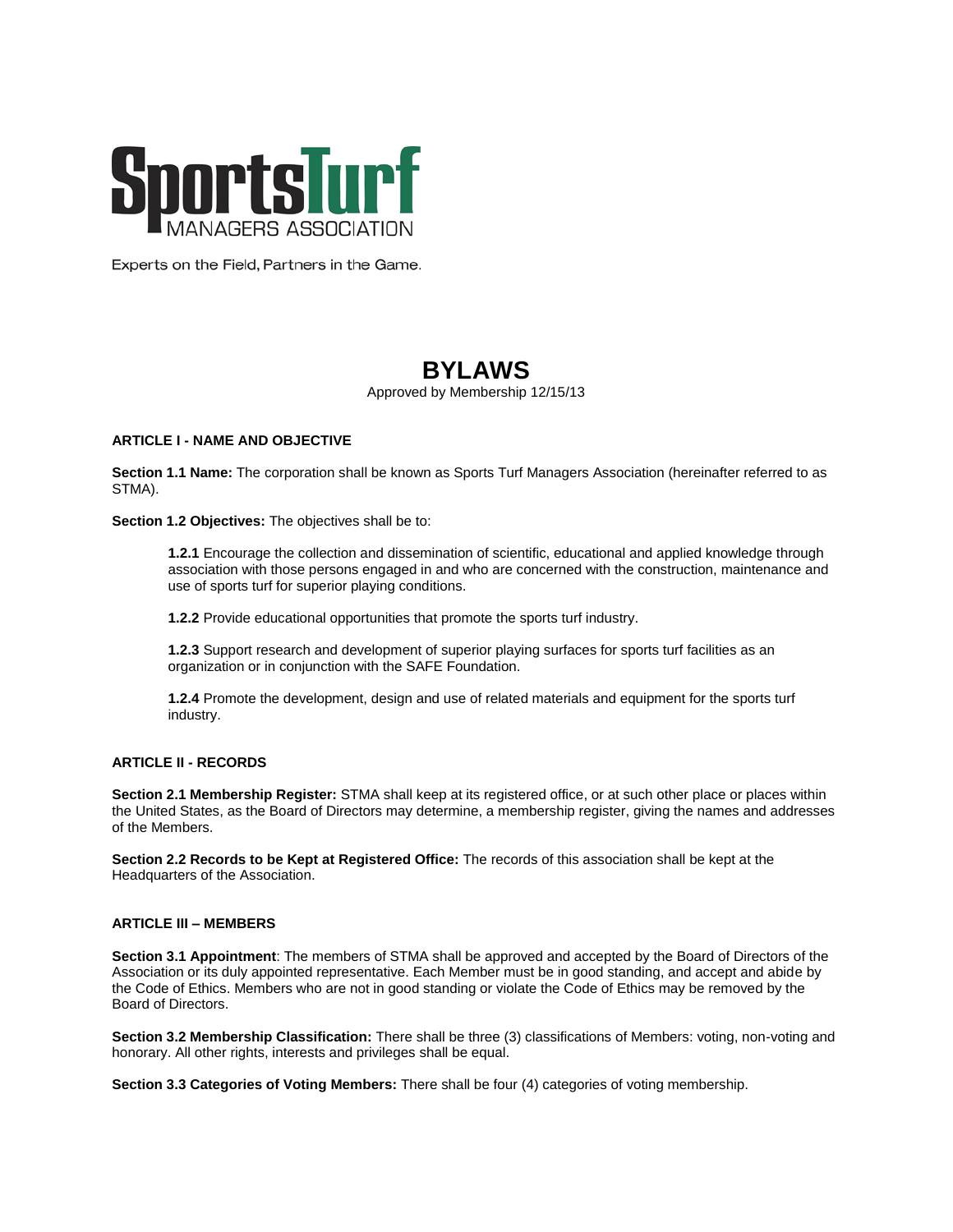**3.3.1 Category 1 - Sports Turf Manager:** Person with primary responsibility of employment in the management/maintenance of sports field(s) and has no responsibility to sell or promote services and/or products, upon payment of dues and being accepted for membership, may become an active voting member in STMA and is eligible to hold elective office.

**3.3.2 Category II - Sports Turf Manager Associate:** Person with primary responsibility of employment in the management/maintenance of sports field(s) AND who is employed by the same organization, team, city or company as a Category I member upon payment of dues and being accepted for membership, may become an active voting member in STMA and is eligible to hold elective office.. Each facility must have a Category I member before a person can join this category.

**3.3.3 Category III – Commercial** (includes consultants, architects, designers, contractors, management companies, distributors and manufacturers, etc.): Company engaged in a commercial enterprise providing services and/or products to the sports turf profession upon payment of dues and being accepted for membership, may become an active voting member in STMA. One individual within the company shall be designated as the contact to receive communications and that individual is responsible for casting any votes on behalf of the company. This individual is eligible to hold any elective office available to the commercial category.

**3.3.4 Category IV – Academic:** Person engaged in research, education or in extension outreach programs related to sports fields, upon payment of dues and being accepted for membership, may become an active voting member in STMA and is eligible to hold elective office.

**Section 3.4 Categories of Non-Voting Members:** There shall be four (4) non-voting categories of membership:

**3.4.1 Category V- Student:** Any full-time student, upon payment of dues, verification of enrollment and being accepted for membership, may become a non-voting member of STMA and is not eligible to hold elective office.

**3.4.2 Category VI - Commercial Associate:** Person employed by the same Category III member company, but who is not the designated representative, upon payment of dues and being accepted for membership, may become a non-voting member in STMA and is not eligible to hold elective office.

**3.4.3 Category VII – Affiliate** (includes coaches, athletic directors, administrators, owners, trainers, equipment managers, volunteers, etc.): Person who is indirectly or on a part-time basis, involved in the maintenance/management of sports fields, and upon payment of dues and being accepted for membership, may become a non-voting member of STMA and is not eligible to hold elective office.

**3.4.4 Category VIII - Retired**: Person who is retired and no longer seeking full-time employment within the scope of activities of any STMA membership category, and who has been a member of STMA for five years, may become a non-voting member of STMA and is not eligible to hold elective office.

**Section 3.5 Category of Honorary Membership:** There shall be two (2) categories of Honorary Membership.

**3.5.1 Category IX – Past President:** Upon completion of board service in good standing, Past Presidents shall be awarded a lifetime membership. Past Presidents can simultaneously hold another category of membership, which corresponds to their employment responsibilities, and will receive the rights, privileges and limitations of that category.

**3.5.2 Category X– Honorary Lifetime:** By majority vote of the Board of Directors, Honorary Lifetime membership shall be conferred upon a nominee who has made a significant contribution to the sports turf management profession. Honorary Lifetime Members can simultaneously hold another category of membership, which corresponds to their employment responsibilities, and will receive the rights, privileges and limitations of that category.

# **ARTICLE IV - MEETINGS AND MEMBERS**

**Section 4.1 Place of Meeting:** All meetings shall be organized and held at such places as designated by the Board of Directors or its duly appointed representative.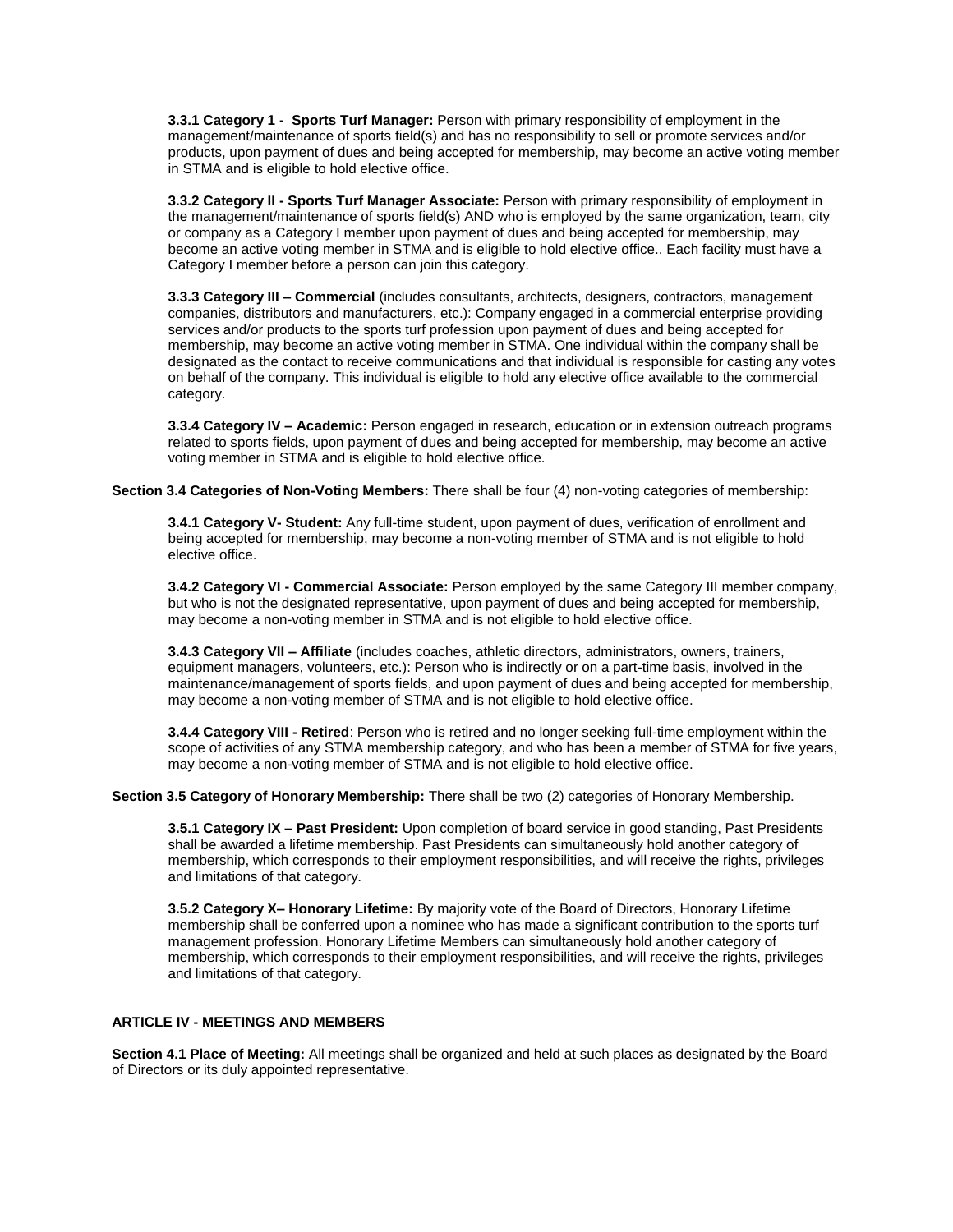**Section 4.2 Annual Meeting:** The Annual Meeting of the Members shall be held on the date, time and place as determined by the Board of Directors for the installation of Directors and Officers and the transaction of such other business as may come before the membership.

**Section 4.3 Special Meetings:** Special meetings of the Members for any purpose may be called by the Board of Directors, pursuant to a resolution approved by a majority of the entire Board of Directors, or by a voting member (or members), who has obtained signatures on a petition from 25% of the voting membership as defined by the Standard Operating Procedure (SOP): Special Meetings. Business transacted at a special meeting shall be confined to the purpose stated in the call and notice thereof.

**Section 4.4 Notice of Meetings:** Notice of each regular and special meeting of Members stating the date, time and place thereof and the general nature of the business to be considered shall be given a minimum of (10) days and not more than sixty (60) days before the date of meeting by whatever media the Board of Directors or its duly appointed representative deems appropriate to each Member entitled to vote thereat at their address as it appears on the records of the Association.

**Section 4.5 Voting Rights:** Each Member who is entitled to vote pursuant to the terms of these Bylaws, shall be entitled to vote in person or by proxy.

**Section 4.6 Quorum:** A majority of the Members present in person or by proxy, entitled to vote shall be requisite to and shall constitute a quorum for the transaction of business at any meeting of the Members.

#### **ARTICLE V – BOARD OF DIRECTORS**

**Section 5.1 Purpose, Number and Representation.** The business and affairs of the Association shall be managed under the direction of the Board of Directors. The Board of Directors shall consist of 13 members: five (5) Officers and eight (8) Directors from the voting categories of membership, with representation as defined in Articles VI and VII. No more than one representative from the same Commercial Member Company may serve on the Board of Directors at one time.

**Section 5.2 Quorum:** All actions of the Board of Directors, unless otherwise noted, shall be by a simple majority vote of the members of the Board of Directors.

**Section 5.3 Regular Meetings:** Regular meetings of the Board of Directors shall be held at such date, time and place, as the President shall determine. The Executive Director shall give notice to each Director by whatever media the Executive Director deems appropriate.

**Section 5.4 Special Meetings:** Special meetings of the Board of Directors may be called by the President on twentyfour (24) hours' notice to each member of the Board of Directors. Upon receipt of the written request of any member of the Board of Directors, the President or the Executive Director may call a special meeting. Such meeting may be held by whatever media or means deemed appropriate, including telephonically, internet or electronic messaging.

**Section 5.5 Committees:** From time to time, the Board of Directors may create such standing and special committees as they may see fit and may designate the duties and powers of such committees, provided however, that no such committee shall be given authority to amend the Bylaws of this Association. The President shall appoint committee chairpersons from the active voting Members of STMA.

**Section 5.6 Nominations:** The Nominating Committee shall present to the membership by written notice a slate of qualified candidates for the Board of Directors, and place those names in nomination. Serving as a Member of the Nominating Committee shall not be a restriction preventing such member from being a candidate for the Board of Directors. The Members shall have the right to elect, by write-in, any otherwise qualified member in good standing.

**Section 5.7 Removal of Board of Directors:** The voting Members may remove a board member(s) or the entire Board of Directors from Office. A voting member must obtain signatures on a Petition for Removal from 25% of the voting Membership as defined by the Standard Operating Procedure (SOP): Board of Directors Removal. The removal process will take place at a special meeting that has been called by the Ethics Committee per SOP for Board of Directors Removal. Voting members who cannot attend the special meeting in person can vote in absentia by mail, fax or electronic means. A two-thirds majority of the voting membership is required to remove a board member(s) or the entire Board of Directors. At that same meeting, new board member(s) may be elected to fill the open positions.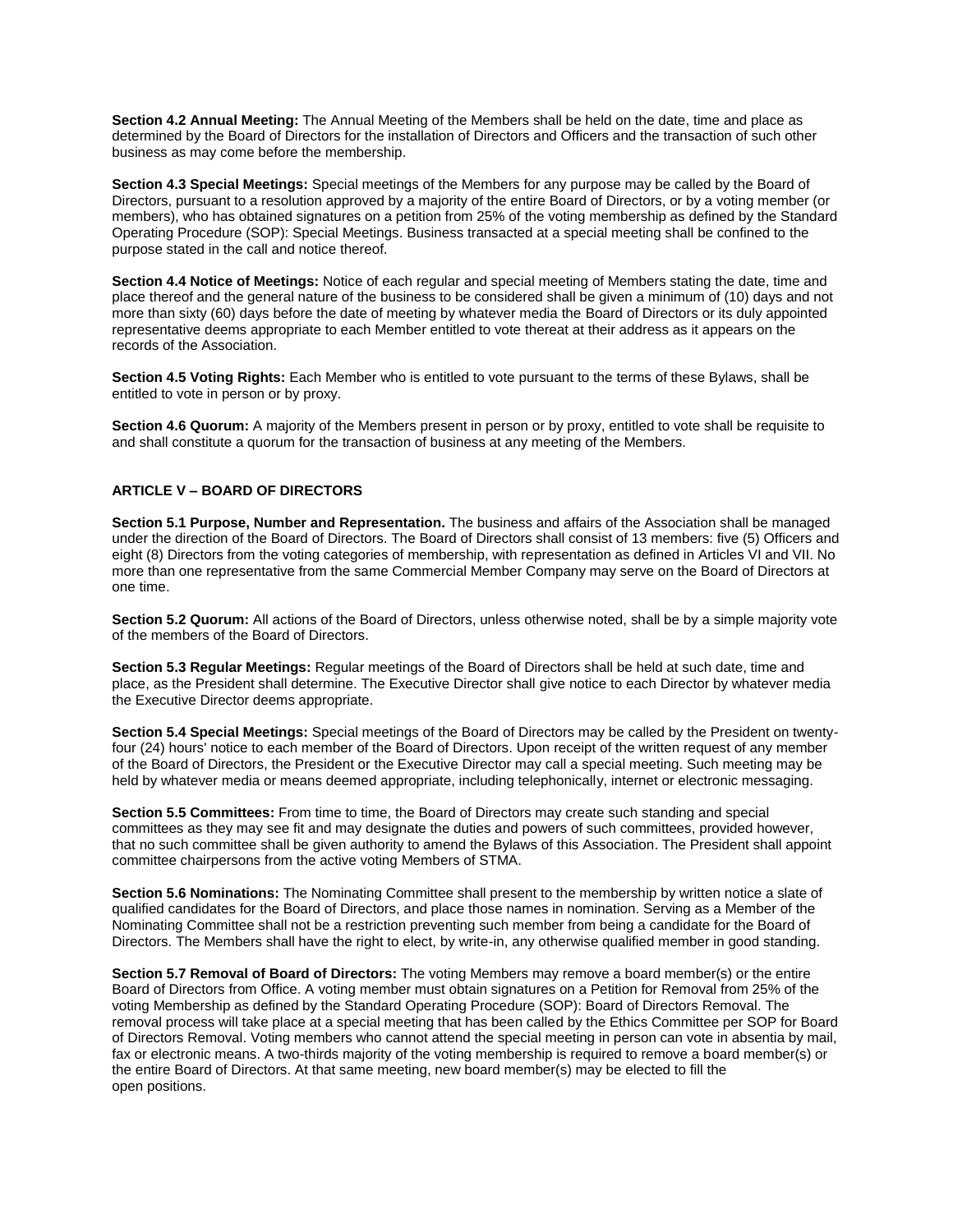## **ARTICLE VI – OFFICERS**

**Section 6.1 Designation, Election and Term of Office:** The Officers of this Association shall be President, President Elect, Commercial Vice President, Secretary /Treasurer, and Immediate Past President.

**6.1.1 Designation:** The Association's President, President Elect, Commercial Vice-President, Secretary/ Treasurer, and Immediate Past President shall compose an Executive Committee. The Executive Committee shall meet at the call of the President regarding the business management of the Association. All actions of the Executive Committee are subject to the approval of the Board of Directors.

**6.1.2 Election:** All officers shall be elected by ballot by a majority of the voting Members casting ballots prior to the annual meeting. Ballots may be submitted by regular mail, fax or other approved electronic means that assure that the individual voting is qualified to vote and their vote is counted only once. In case of a tie, the process detailed in the Standard Operating Procedures (SOP): Election Tie will be followed.

**6.1.3 Ascension Process:** One candidate shall be placed on the ballot for President Elect and one candidate placed on the ballot for President. A minimum of two candidates shall be placed on the ballot for Secretary/Treasurer. At each annual election, the Secretary/Treasurer shall ascend to President Elect, the President Elect to the President, and the President to Immediate Past President. If a vacancy occurs in one or more of these offices, the SOP: Officer Vacancy Ascension Process shall be followed.

**6.1.4 Term of Office:** All officers shall serve in an office a term of one (1) year or until the next annual election, except the Commercial Vice President, who may serve up to two terms. The commercial Vice President is ineligible to ascend to the presidency. The term of office shall begin upon installation at the Annual Meeting of the Association. Serving the duration of the unexpired term of a vacated Officer position shall not count against the one-year term limit. Officers would be eligible to be elected to serve on the STMA Board following a minimum of a two (2) year period of non-Board service.

# **Section 6.2 Duties of the Officers**

**6.2.1 Duties of the President:** The President shall preside at all meetings of the Members and at meetings of the Board of Directors. The President shall have the authority to fill all vacancies on the Board of Directors pursuant to Sections 6.3 and 7.2. The President shall have general charge, supervision and control of the business affairs of the Association under the direction of the Board of Directors.

**6.2.2 Duties of the President Elect:** The President Elect shall preside at all meetings of the Members and the Board of Directors in the absence of the President. In the event the office of President shall become vacant, the President Elect shall perform all duties of the President until the annual election. The President Elect shall oversee the coordination of all educational activities of the Association including the Annual Conference and Trade Show.

**6.2.3 Duties of the Commercial Vice President:** The Commercial Vice President shall represent the interests of the commercial member affiliates to the Board of Directors and assist with the coordination of the trade show portion at the Annual Conference and Trade Show.

**6.2.4 Duties of the Secretary / Treasurer**: The Secretary/Treasurer shall monitor the financial affairs of the Association, oversee records of all association votes and minutes, and report the association's condition to the Board of Directors at the regular meetings. The Secretary/Treasurer may assign a representative to record all meeting minutes.

**6.2.5 Duties of the Immediate Past President:** The Immediate Past President shall serve as chairperson of the Nominating Committee. The Nominating Committee must have representation from the membership segments as defined in Article VII for all the directorship positions up for election during the current election cycle.

**Section 6.3 Vacancies:** Vacancies occurring in any office shall be filled as specified in the SOP: Officer Vacancy Ascension Process. Appointments made under the provision of this section shall be for the duration of the unexpired term of office vacated.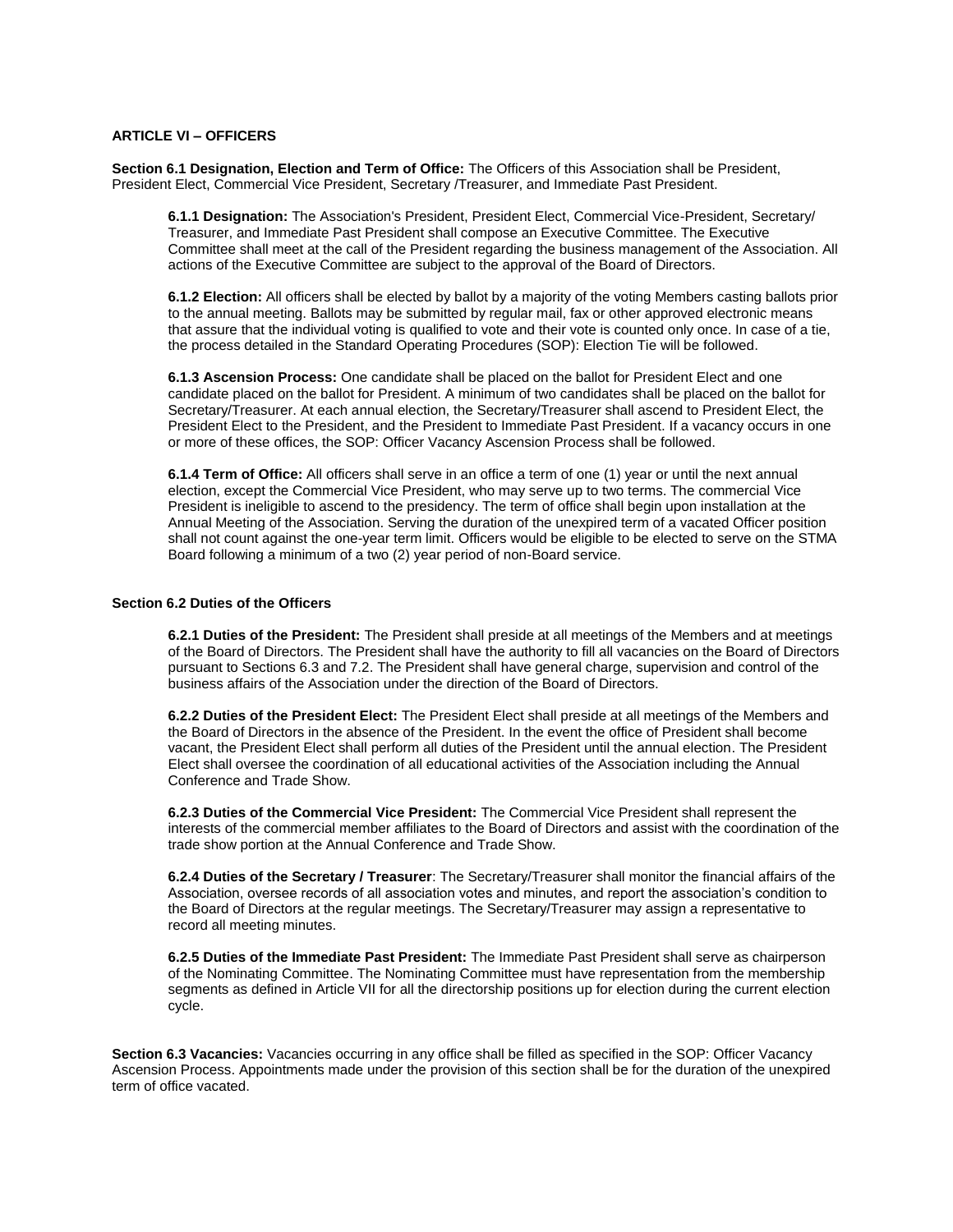#### **Section 6.4 Changes in Representation**

**6.4.1** Any Officer who becomes unemployed shall have up to six (6) months or until the end of his/her term, whichever is less, to find qualified employment or resign.

**6.4.2** Any Officer who becomes employed in the commercial sector, or if the Vice President-Commercial becomes employed in another category, he/she has up to three (3) months or until the end of his/her term, whichever is less, to resign.

#### **Section 6.5 Removal of Officers**

**6.5.1 By Board of Directors Action:** Any Officer missing two (2) consecutive meetings without valid reason may be dismissed from the position and the vacancy filled in accordance with Article VI, Section 6.3.

**6.5.2** By Member Action: See Section 5.7 for the removal process for an Officer or the entire Executive Committee.

## **ARTICLE VII – DIRECTORS**

**Section 7.1 Number, Representation, Election, and Term of Office:** There shall be eight (8) Directors from the voting categories of membership. The Directors are defined as follows:

**7.1.1** There must be one director representing the Professional membership segment, which is any Category I or II person who manages sports fields used by professional athletes.

**7.1.2** There must be one director representing the Higher Education membership segment, which is any Category I or II person who manages sports fields for institutions that provide education beyond the secondary level.

**7.1.3** There must be one director representing the K-12 membership segment, which is any Category I or II person who manages sports fields for institutions that provide education to students in grades Kindergarten through 12.

**7.1.4** There must be one director representing the Parks and Recreation membership segment, which is any Category I or II person who manages sports fields for a parks and recreational facility, municipality, city or other non-profit entity.

**7.1.5** There must be one Director representing Category III – Commercial.

**7.1.6** There must be one director representing Category IV – Academic.

**7.1.7** There must be two at-large Directors, from any category of membership.

**7.1.8 Election:** All Directors, except one at-large Director, shall be elected by ballot by a majority of the voting members casting ballots prior to the annual meeting. One at-large Director may be appointed by the President. Ballots may be submitted by regular mail, fax or other approved electronic means that assure that the individual voting is qualified to vote and their vote is counted only once. In case of a tie, the process detailed in the Standard Operating Procedures (SOP): Election Tie will be followed.

#### **7.1.9 Term of Office.**

7.1.9.1 Directors who are elected to represent the membership categories specified in 7.1.1 through 7.1.6 shall serve a two (2) year-term and are eligible to be elected to a second term. Directors representing the Professional, K-12 and Category III-Commercial shall be elected for odd numbered years. Directors representing Higher Education, Parks and Recreation and Category IV – Academic shall be elected for even numbered years.

7.1.9.2 The Elected At-Large Director shall serve a term of one (1) year and is eligible to be elected to serve a second term.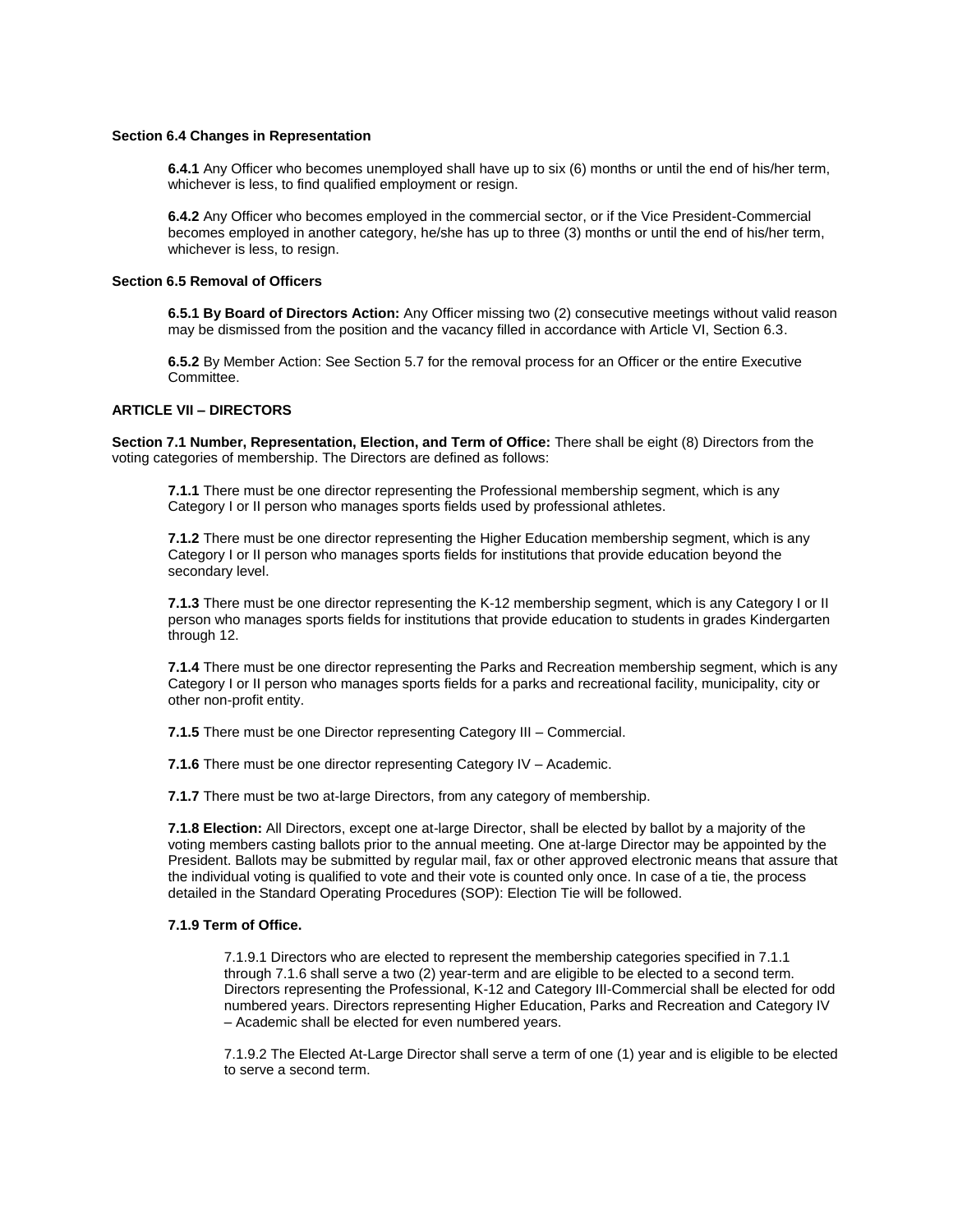7.1.9.3 The Appointed At-Large Director shall serve a term of one (1) year or until the next annual election.

**Section 7.2 Vacancies:** Vacancies occurring in any directorship shall be filled by appointment by the President. Appointments made under the provision of this section shall be for the duration of the unexpired term of office vacated.

#### **Section 7.3 Changes in Representation:**

**7.3.1** Any Director who changes employment that affects the membership segment he/she represents shall have up to three (3) months or until the end of his/her term, whichever is less, to resign from the Board.

**7.3.2** Any Director who becomes unemployed shall have up to six (6) months or until the end of his/her term, whichever is less, to become employed in the membership segment that he/she was elected to represent, or resign from the Board.

#### **Section 7.4 Removal of Directors**

**7.4.1 By Board of Directors Action:** Any Director missing two (2) consecutive meetings without valid reason may be dismissed from the position and the vacancy filled in accordance with Article VII, Section 7.2.

**7.4.2 By Member Action**: See Section 5.7 for the removal process for a Director.

## **ARTICLE VIII – CODE OF ETHICS**

**Section 8.1 Ethics Committee.** The Board shall enforce the Code of Ethics through an Ethics Committee. The Committee shall consist of a Chairman and members of his/her choice selected from the voting members of the association. The President may remove the current Ethics Committee Chairman within the first 30 days of his/her office with the approval of two-thirds majority vote of the Board of Directors. If the chairman position becomes vacant, the President may appoint a Chairman from the voting members of the association with the approval of a two-thirds majority vote of the Board of Directors.

**Section 8.2 Violations:** Any alleged ethics violation by any member including the Board of Directors, shall be addressed by the Ethics Committee, who will follow its Standard Operating Procedures (SOP): Ethics for all members.

## **ARTICLE IX – INDEMNIFICATION OF OFFICERS, DIRECTORS, EMPLOYEES AND AGENTS**

**Section 9.1 Insurance and Indemnification:** This Association shall indemnify each Director, Officer, employee or agent of STMA against expenses, including attorneys' fees, judgments, fines and amounts paid in settlement actually and reasonable incurred by them to the fullest extent to which Officers and Directors may be indemnified under the terms and conditions of STMA's Directors and Officers insurance.

## **ARTICLE X – DUES**

**Section 10.1 Dues:** The Board of Directors shall establish the annual membership dues.

#### **ARTICLE XI – FISCAL PROCEDURE**

**Section 11.1 Fiscal Year:** The fiscal year of STMA shall begin on the first day of January in each year and shall coincide with the calendar year.

**Section 11.2 Contracts:** The Board of Directors may authorize any Officer or Officers, duly designated representative or representatives, to enter into contract or execute and deliver instruments in the name of and on behalf of the Association. Such authority may be general or confined to specific instances.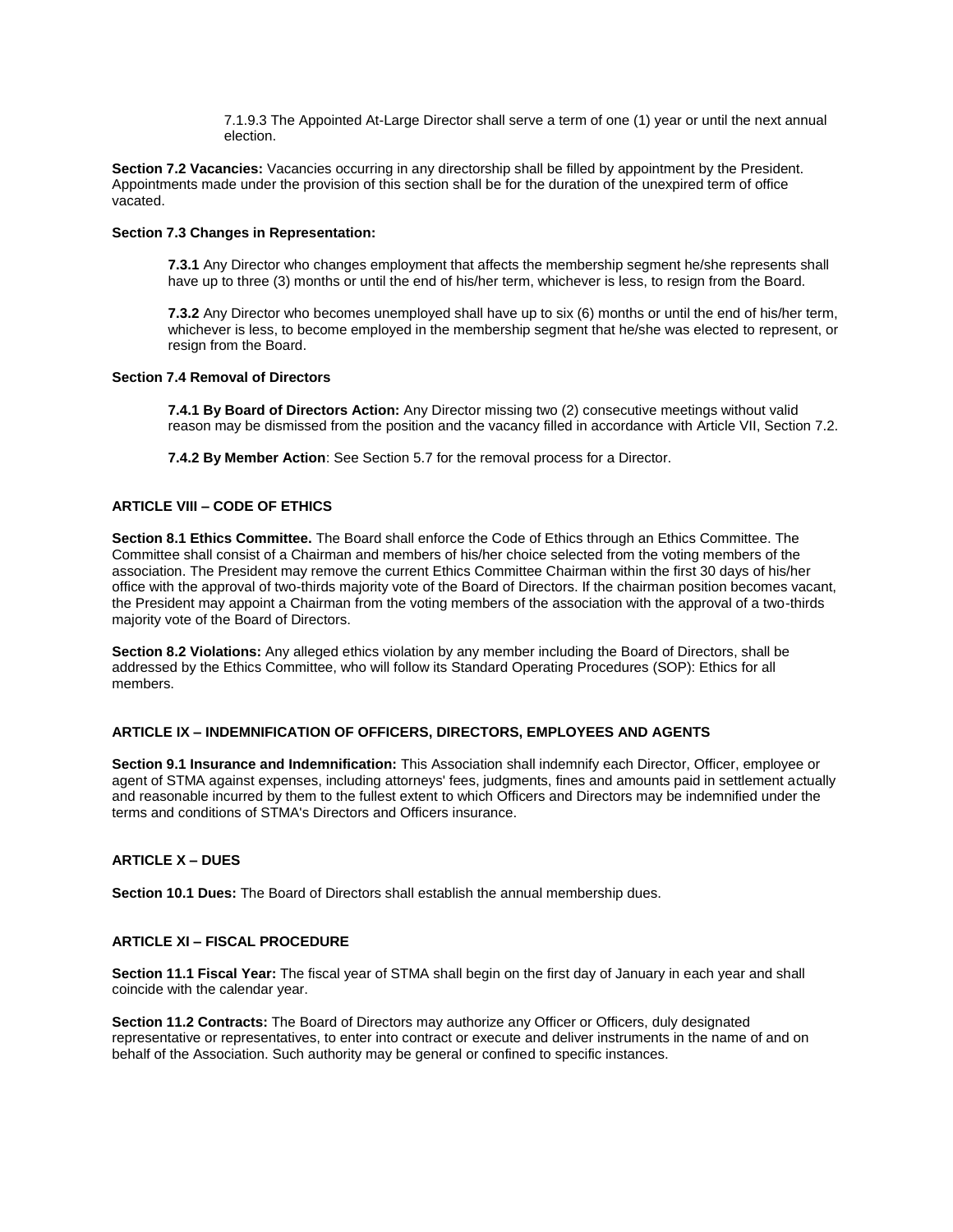**Section 11.3 Loans:** No loans shall be contracted on behalf of the Association and no evidence of indebtedness shall be issued on its name unless authorized by the Board of Directors. Such authority may be general or confined to specific instances.

**Section 11.4 Checks, Drafts, etc.:** All checks, drafts or other orders for payment of money, notes or other evidence of indebtedness issued in the name of STMA shall be signed by such Officer or Officers, duly appointed representative or representatives of the Association and in such manner as determined by the Board of Directors.

**Section 11.5 Deposits:** All funds of STMA, not otherwise employed, shall be deposited in a timely manner to the credit of STMA in such bank, trust companies or other depositories as the Board of Directors or duly appointed representative may select.

**Section 11.6 Audit and Financial Statement:** The Board of Directors shall annually cause the books and accounts of STMA to be audited by an independent certified public accountant and shall provide a financial statement to Members annually. Members have some statutory rights to see financial records on an annual basis and upon reasonable demand.

**Section 11.7 Restricted Funds:** In the event the Board of Directors, by majority vote, identifies specified funds as restricted funds, those restricted funds may be spent only upon affirmative vote of 75 percent of the Board of Directors.

**Section 11.8 Executive Director:** The President, with the approval of the Board of Directors, shall appoint an Executive Director who shall serve as the Chief Executive Officer, either as an owner or employee of an association management company or as an employee of the Association. This person's function shall be to put in effect the decisions of the Board of Directors, and otherwise to advise, promote and carry out the objectives and purposes of the Association, as directed by the Board of Directors. His or her term of contract and compensation shall be decided by the Board of Directors, but in no event can the Board of Directors commit itself to a contract exceeding three years.

## **ARTICLE XII – CHAPTERS**

**Section 12.1 Chapters:** Voluntary groups of persons engaged in sports field management or related activities may become certified as an affiliated chapter of STMA by complying with the Standard Operating Procedure (SOP): Chapters.

**Section 12.2 Application:** To apply for certification as an Affiliated Chapter of STMA, an applicant shall submit a written notice of their intent to form a chapter to the Board of Directors. A membership roster, bylaws or articles of incorporation and a list of officers shall accompany the letter of intent. In order to be recognized as an affiliated chapter, its purpose and bylaws may not contravene the objectives and Bylaws of STMA. The Board of Directors shall act upon the application for certification at its next scheduled meeting following receipt of such application.

**Section 12.3 Affiliated Chapter Certification:** Upon approval of a chapter, the President of the Chapter shall be notified of acceptance by means of a Letter of Certification. The letter shall specify the benefits, privileges and obligation of the Chapters as determined by the Board of Directors. Each Chapter's corresponding secretary shall provide STMA with membership information annually and notification of any activities in order to maintain a Certified Affiliate Chapter status. The Chapter Treasurer shall submit, annually, a full financial report to STMA Headquarters to comply with IRS and Insurance regulations and any chapter affiliation fees as directed by the STMA Board of Directors.

**Section 12.4 Decertification:** Any Chapter which fails to meet the obligations of a Certified Affiliated Chapter as determined by these Bylaws and the Board of Directors or whose actions are deemed to be detrimental to the welfare of STMA may be decertified by a majority vote of the Board of Directors and will forfeit all rights, benefits and privileges.

## **ARTICLE XIII – AMENDMENT TO THE BYLAWS**

**Section 13.1 Amendment Proposal:** Any voting member may propose an amendment to the Bylaws. The proposal shall be in writing and submitted to the Board of Directors, who will direct the Bylaws Committee, as appropriate.